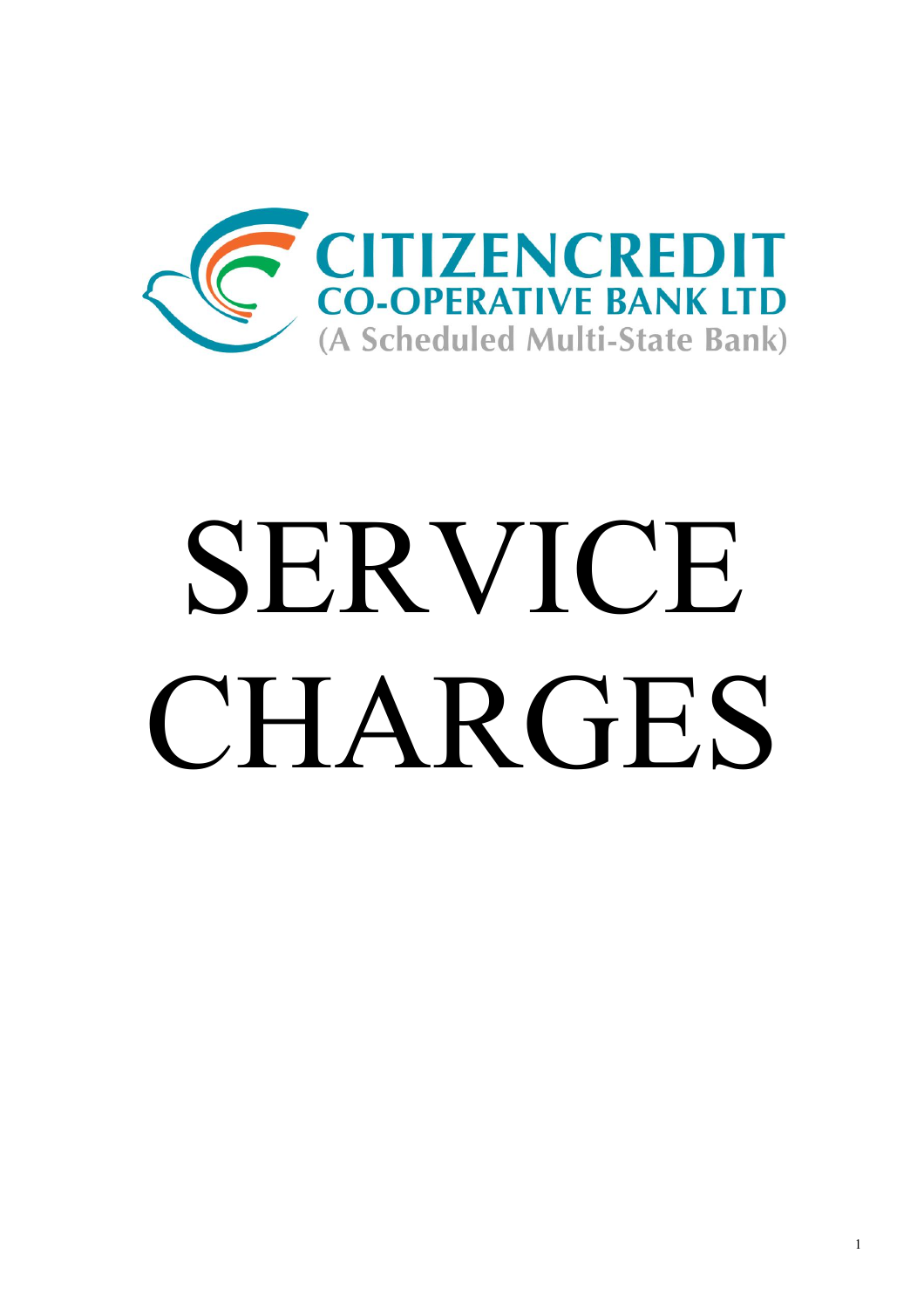# INDEX

|                | <b>I) Fee Based Services</b>                        |                |  |
|----------------|-----------------------------------------------------|----------------|--|
| Sr. No.        | <b>Nature of Service</b>                            | Page No.       |  |
|                | Lockers                                             | 3              |  |
| $\overline{2}$ | RuPay Card                                          | $\overline{4}$ |  |
| 3              | Demand Draft                                        | 4              |  |
| $\overline{4}$ | <b>Cheque Book Charges</b>                          | $\overline{4}$ |  |
| 5              | Payorder                                            | 5              |  |
| 6              | <b>Outstation Cheque for Collection</b>             | 5              |  |
|                | National Electronic Fund Transfer (NEFT)            | 6              |  |
| 8              | Real Time Gross Settlement (RTGS)                   | 6              |  |
| 9              | Handling charges for Cheques / Bills / ECS returned | 6              |  |
|                | unpaid                                              |                |  |
| 10             | No dues Certificate                                 | 6              |  |

| <b>II) Other Services</b> |
|---------------------------|
|---------------------------|

| <b>Sr. No.</b> | <b>Nature of Service</b>               | Page No. |
|----------------|----------------------------------------|----------|
|                | Account charges (Saving/Current/OD/CC) |          |
|                | Miscellaneous services                 |          |
|                | Franking                               |          |
|                | <b>Depository Services</b>             |          |
|                | Foreign Exchange Services              |          |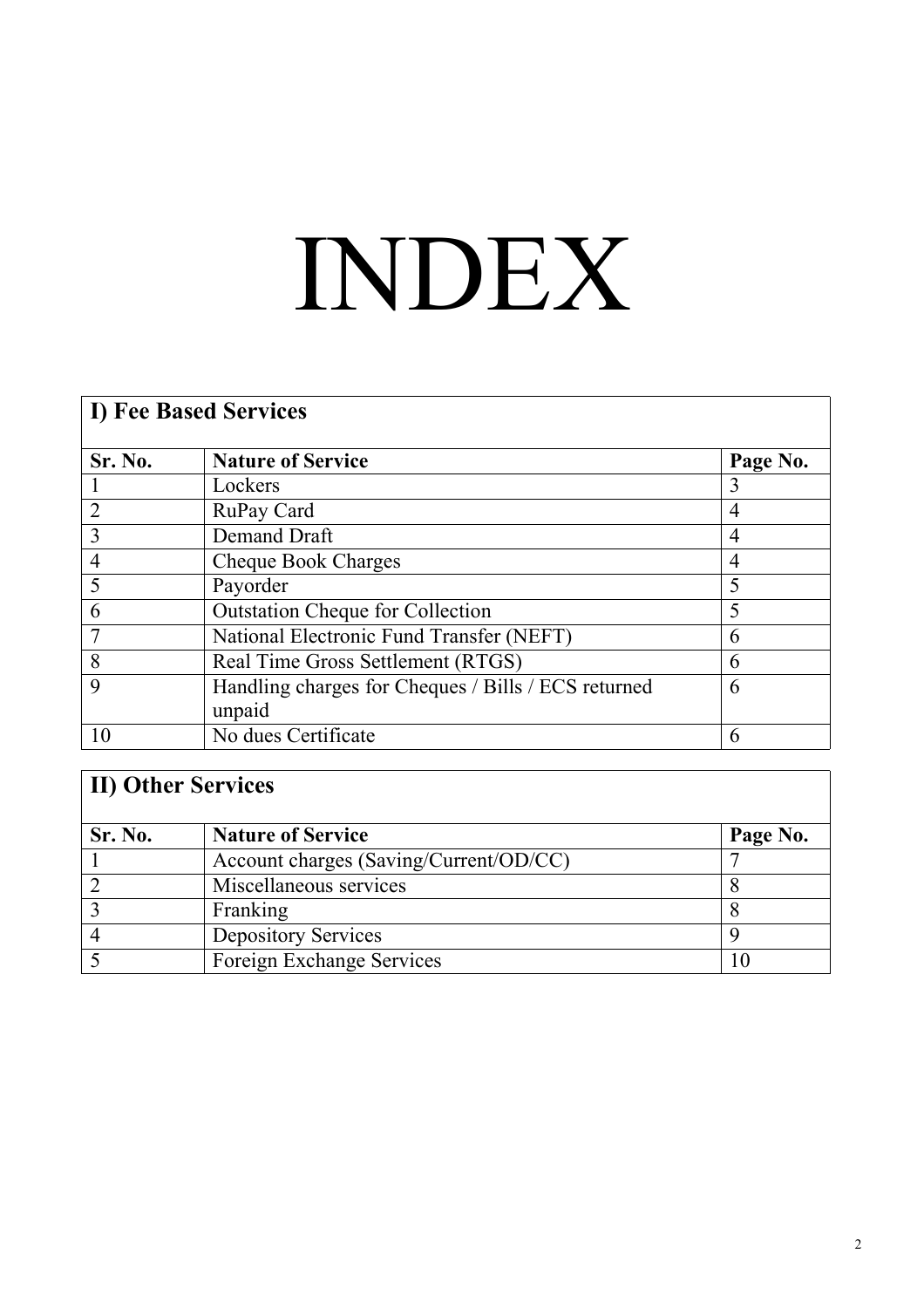# **SERVICE CHARGES**

**GST (Goods & Service Tax) will be charged on all commission & charges**

### **Present Rate of GST Applicable is 18% w.e.f. 01.07.2017**

#### **I) Fee Based Services**

# **1 Lockers**

| (a)Type of Lockers**                   | Rentals p.a<br>(revised w.e.f<br>10.01.2022                                                                                     | <b>FD</b> Amount |  |
|----------------------------------------|---------------------------------------------------------------------------------------------------------------------------------|------------------|--|
| Small Size                             | 2,000.00                                                                                                                        | 10,000.00        |  |
| Medium Size                            | 3,000.00                                                                                                                        | 12,000.00        |  |
| Large Size 1                           | 5,000.00                                                                                                                        | 17,000.00        |  |
| Large Size 2                           | 6,000.00                                                                                                                        | 18,000.00        |  |
| Large Size 3                           | 7,000.00                                                                                                                        | 20,000.00        |  |
| (c) Agreement charges                  | Rs.100/-                                                                                                                        |                  |  |
| (d) Delay in payment of locker<br>rent | Small Rs.25/- p.m. Medium Rs.50/- p.m. Large Rs.100/- p.m.<br>to be charged till rent is received.                              |                  |  |
| (e) No of Locker operations            | Free - 10 Locker operations per month.<br>Use of locker operations exceeding 10 - Charge of Rs. 100/-<br>per instance per month |                  |  |
| (f) Reminder for locker rent           | $Rs.25/- + actual postage charges$                                                                                              |                  |  |

\*\*For existing lockers only the revised rentals will be applicable and not the revised security Deposit as mentioned above

\*\*For all lockers allotted after 1<sup>st</sup> May 2016 locker rentals as well as security deposit will be as mentioned above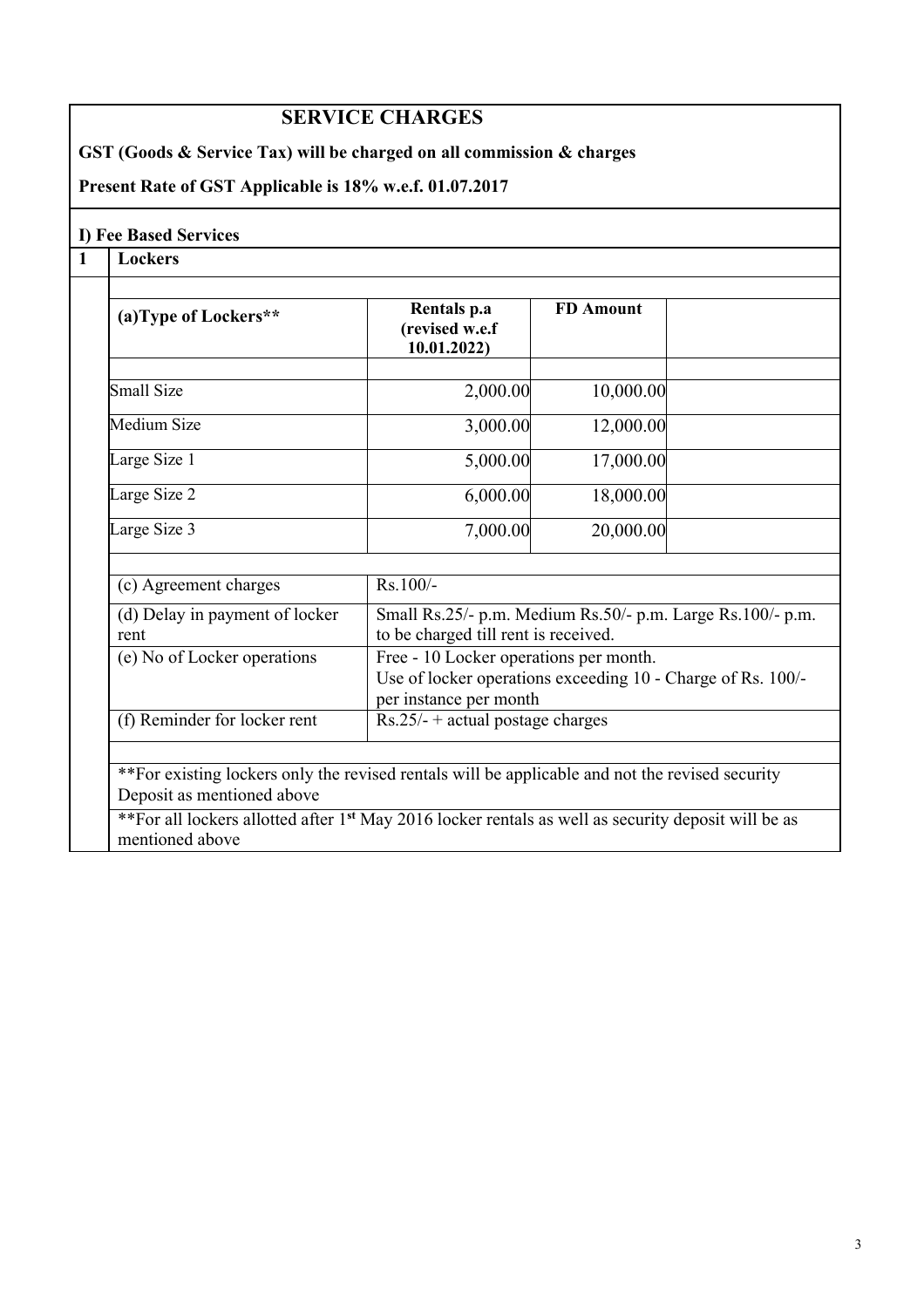| <b>RuPay Card</b>                                   |                                                                             |
|-----------------------------------------------------|-----------------------------------------------------------------------------|
| <b>Nature of Service</b>                            | <b>Service Charges</b>                                                      |
| <b>Annual Fees</b>                                  | Free                                                                        |
| Card Issuance fee                                   | $Rs.100/-$                                                                  |
| Card Replacement within India                       | $Rs.150/-$                                                                  |
| Card Replacement (Abroad)                           | Rs.150/- .(+ Actual courier charges)                                        |
| PIN Regeneration                                    | Rs.100/-                                                                    |
| All Transaction on Citizencredit<br>Co-op Bank ATMs | Free for our Bank customers                                                 |
| <b>NFS/Rupay Member Bank ATMs</b>                   |                                                                             |
| No. of Free transactions                            | 5 transactions per month (inclusive of both Financial and<br>Non Financial) |
| Above 5 Transactions                                | Financial : Rs. 17/-<br>Non Financial: Rs.9/-                               |

| $\mathbf{3}$ | Demand Draft / At par instrument |                                                                                                                                                                                        |  |
|--------------|----------------------------------|----------------------------------------------------------------------------------------------------------------------------------------------------------------------------------------|--|
|              | <b>Nature of Service</b>         | <b>Service Charges</b>                                                                                                                                                                 |  |
|              | <b>ICICI Bank</b>                | <b>Issuance:</b> Rs.2/- per 1000/- subject to minimum of $\overline{Rs.25/-}$<br>Cancellation: Rs.50/- per DD                                                                          |  |
|              | Other Banks                      | <b>Issuance:</b> Other bank charges $+$ Rs.50/-<br><b>Cancellation:</b> Other bank charges $+25/-$ per DD<br>(Reimbursement of out of pocket expenses (if any) would<br>be on actuals. |  |
|              | <b>Revalidation charges</b>      | $Rs.50$ /-per DD                                                                                                                                                                       |  |

| <b>Cheque book charges</b>                                                      |                                                                                                                                                                                                            |  |
|---------------------------------------------------------------------------------|------------------------------------------------------------------------------------------------------------------------------------------------------------------------------------------------------------|--|
|                                                                                 |                                                                                                                                                                                                            |  |
| <b>Nature of Service</b><br>(a) Savings Bank account Cheque<br>Book (15 leaves) | <b>Service Charges</b><br>(1) Free - 4 cheque books per Financial Year.<br>(2) Additional Cheque book for the financial year will be<br>Rs.2/- per leaf (only one cheque book will be issued at a<br>time) |  |
| (b) Current/Overdraft account<br>Cheque book (30 leaves)                        | $Rs.2/-$ per cheque leaf                                                                                                                                                                                   |  |
| within 5 working days from the branch.                                          | Registered AD charges as applicable will be borne by the customer if the cheque book is not collected                                                                                                      |  |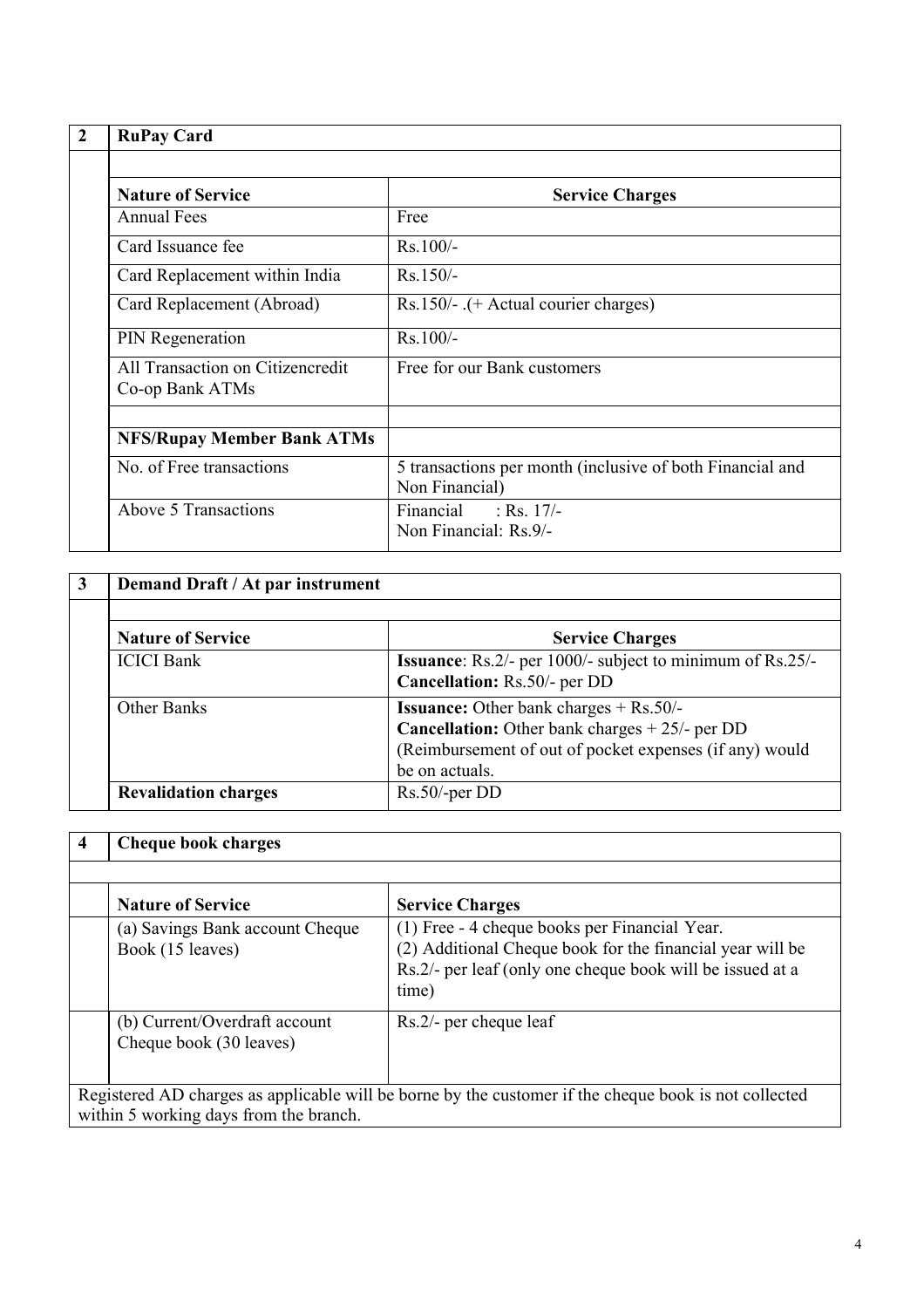| Payorder                                                                                 |                                                       |
|------------------------------------------------------------------------------------------|-------------------------------------------------------|
| <b>Amount</b>                                                                            | <b>Service charges</b>                                |
| <b>Customers</b>                                                                         |                                                       |
| Upto Rs.500/-                                                                            | $Rs.10/-$                                             |
| Rs.501/- upto Rs.1,000/-                                                                 | $Rs.20/-$                                             |
| Rs.1,001/- upto Rs.5,000/-                                                               | $Rs.30/-$                                             |
| Rs.5,001/- upto Rs.10,000                                                                | $Rs.50/-$                                             |
| Above Rs.10,001/- upto Rs.1 lac                                                          | Rs.1/- per Rs.1000/- or part thereof minimum Rs.50/-  |
| Above Rs.100,000/-                                                                       | Rs.1/- per Rs.1000/- or part thereof minimum Rs.100/- |
| <b>Non-customers (cash handling)</b><br>Upto Rs.1000/-                                   | $Rs.40/-$                                             |
| Rs.1001/- upto Rs.5000/-                                                                 | $Rs.60/-$                                             |
| Rs.5001/- upto Rs.10000                                                                  | $Rs.100/-$                                            |
| Rs.10001/- upto Rs.50,000/-                                                              | Rs.3 per Rs.1000/-or part thereof min Rs.100/-        |
| Payorder to be issued to non customers by way of cash should be maximum upto Rs.50,000/- |                                                       |
| <b>Cancellation charges</b>                                                              | Rs.25/- per payorder                                  |
| <b>Revalidation charges</b>                                                              |                                                       |
| <b>Duplicate Payorder charges</b>                                                        | Rs.50/- per payorder                                  |

| <b>Nature of Service</b>     | <b>Service Charges</b><br>(inclusive of postage/courier and out of pocket expenses) |                                                 |                        |
|------------------------------|-------------------------------------------------------------------------------------|-------------------------------------------------|------------------------|
| OBC:                         | <b>Charges</b> per<br>instrument                                                    | Savings A/c<br><b>Customer</b>                  | <b>Other Customers</b> |
| Upto Rs.500/-                | Rs.5                                                                                | Rs.25                                           | Rs.50                  |
| Upto Rs.1000/-               | Rs.10                                                                               | Rs.25                                           | Rs.50                  |
| Rs.1001/- upto Rs.5000/-     | Rs.20                                                                               | Rs.25                                           | Rs.50                  |
| Rs.5001/- upto Rs.10000      | Rs.30                                                                               | Rs.50                                           | Rs.50                  |
| Rs.10001/- upto Rs.1 lakh    | Rs.3 per Rs. 1000                                                                   | Rs.100                                          | Rs.100                 |
| Above Rs.100000/-            | Nil                                                                                 | Rs.150                                          | Rs.150                 |
| IBC:                         |                                                                                     |                                                 |                        |
| Upto Rs.1000/-               | $Rs.20/- + postage$                                                                 |                                                 |                        |
| Rs.1001/- upto Rs. 5000/-    | $Rs.40/- + postage$                                                                 |                                                 |                        |
| Rs.5001/- upto Rs.10000/-    | $Rs.60/- + postage$                                                                 |                                                 |                        |
| $Rs.10001/-$ upto $Rs.1$ lac |                                                                                     | Rs.6/- per Rs.1000 or part thereof min. Rs.60/- |                        |
| Above Rs.100000/-            | Rs.5/- per Rs.1000 or part thereof min Rs.600/- Max<br>Rs.5000/-                    |                                                 |                        |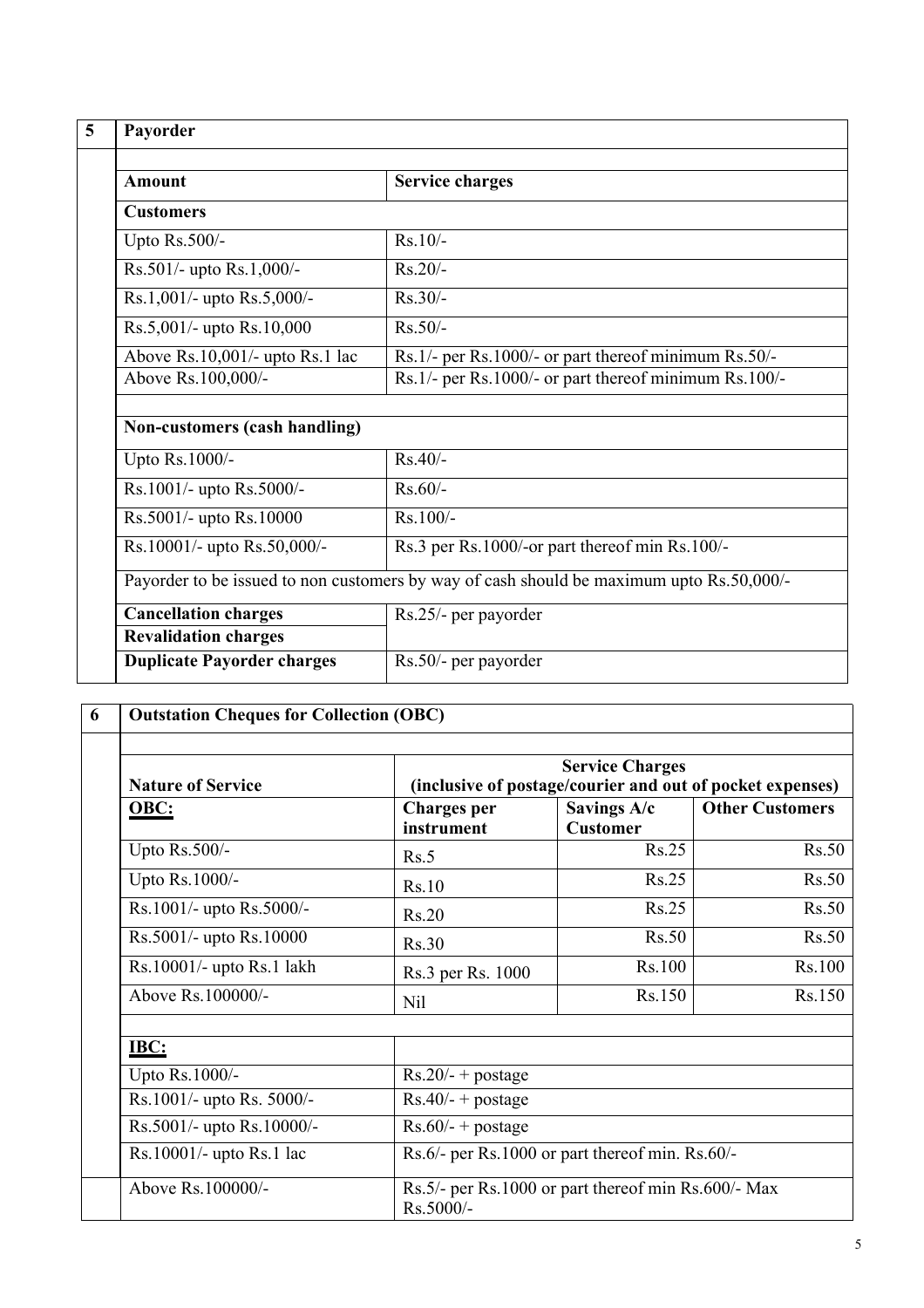| $\overline{7}$ | <b>National Electronic Fund Transfer (NEFT)</b>      |                                                                                                                          |  |  |  |  |
|----------------|------------------------------------------------------|--------------------------------------------------------------------------------------------------------------------------|--|--|--|--|
|                | <b>Nature of Service</b>                             | <b>Service Charges</b>                                                                                                   |  |  |  |  |
|                | Inward                                               | Free                                                                                                                     |  |  |  |  |
|                | Outward:                                             | Nil                                                                                                                      |  |  |  |  |
|                |                                                      | <b>Real Time Gross Settlement (RTGS)</b>                                                                                 |  |  |  |  |
|                | <b>Nature of Service</b>                             | <b>Service Charges</b>                                                                                                   |  |  |  |  |
|                | Inward                                               | Free                                                                                                                     |  |  |  |  |
|                | Outward                                              | Nil                                                                                                                      |  |  |  |  |
|                |                                                      | Handling charges for Cheques / Bills / ECS returned unpaid                                                               |  |  |  |  |
|                | <b>Nature of Service</b>                             | <b>Service Charges</b>                                                                                                   |  |  |  |  |
|                | (a)Outward Returns (Cheque                           | Rs.100/- per cheque returned                                                                                             |  |  |  |  |
|                | deposited by our customers)                          | Registered A.D / Courier charges for returning the cheque to the<br>customer                                             |  |  |  |  |
|                | (b) Inward Returns                                   | Upto Rs.1 lakh -Rs.300/- per cheque                                                                                      |  |  |  |  |
|                | (Cheques drawn by our<br>customer on their accounts) | Above 1 lakh upto Upto Rs.5 lakh-Rs.500/- per cheque                                                                     |  |  |  |  |
|                |                                                      | Above 5 Lakhs Rs. 1,000/- per cheque                                                                                     |  |  |  |  |
|                | (c)ECS - Debit returns                               | Rs.300/- per ECS return                                                                                                  |  |  |  |  |
|                |                                                      | (d) No charge on Inward Cheque Return/ ECS Debit Return/ Outward Cheque Return due to<br>Technical Reasons (Annexure IV) |  |  |  |  |
|                | (e) Outstation cheques                               | 50% of collection charges (min Rs.25/-+Actual Courier /<br>Registered A.D charges)                                       |  |  |  |  |
|                | (f)Local bills                                       | Rs.25/- per bill + Actual Courier / Registered A.D charges                                                               |  |  |  |  |
|                | (g) Outstation bills                                 | 50% of collection charges (min Rs.25/- + Actual Courier /<br>Registered A.D charges)                                     |  |  |  |  |
|                | (h) Inter-branch cheque returns                      |                                                                                                                          |  |  |  |  |
|                | <b>Outward Returns</b>                               | Rs.100/- per cheque return                                                                                               |  |  |  |  |
|                | <b>Inward Returns</b>                                | Rs.300/- per cheque return                                                                                               |  |  |  |  |
| 10             | No dues certificate                                  |                                                                                                                          |  |  |  |  |
|                | <b>Nature of Service</b>                             | <b>Service Charges</b>                                                                                                   |  |  |  |  |
|                | (a) For borrowal accounts                            | Free                                                                                                                     |  |  |  |  |
|                | (b) For non-borrowal accounts                        | $Rs.50/-$                                                                                                                |  |  |  |  |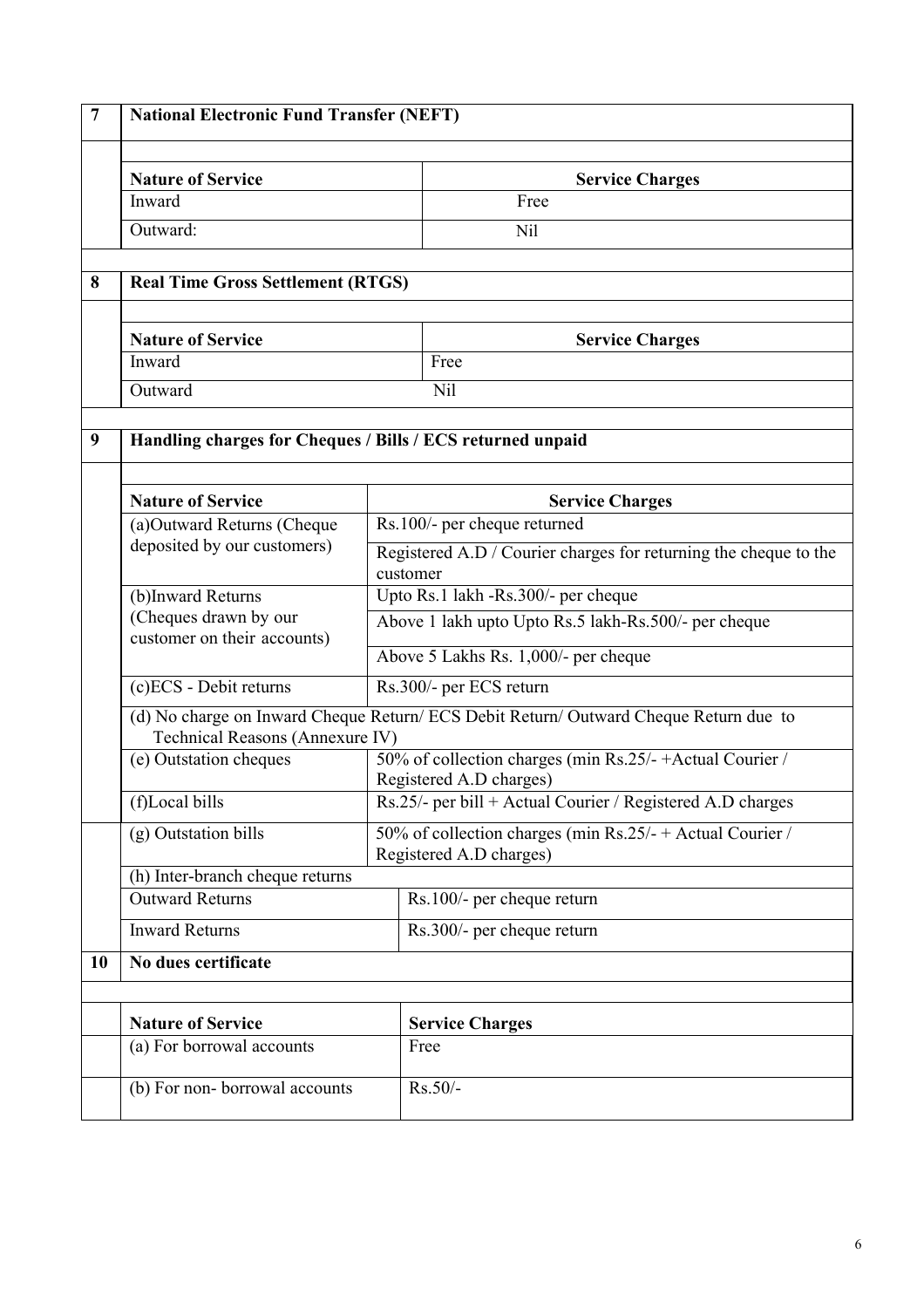**II) Other Charges**

# **1 Account charges (Saving/Current/OD/CC)**

| <b>Nature of Service</b>                             | Minimum balance to be<br>maintained                                | <b>Non-maintenance of Minimum balance</b><br>charges                                                                                         |
|------------------------------------------------------|--------------------------------------------------------------------|----------------------------------------------------------------------------------------------------------------------------------------------|
| (a) SB $A/c$ (Operative)<br>- Without cheque<br>book | $Rs.200/-$                                                         | 5% of the difference between the actual<br>balance maintained and minimum balance as<br>agreed upon at the time of opening the               |
| (b) SB $A/c$ (Operative)<br>-With cheque book        | Rs.1000/-                                                          | account **                                                                                                                                   |
| $(c)$ SB A/ $c$<br>(Inoperative)                     |                                                                    | Nil                                                                                                                                          |
| (d) No frills $A/c$                                  | Rs.100/- without cheque<br>book facility                           | <b>Nil</b>                                                                                                                                   |
| $(e)$ CD A/c                                         | Rs.2000/- for Normal<br>accounts                                   | 100/- per month                                                                                                                              |
| (f) ATM Linked SB<br>A/C                             | Rs.1000/-                                                          | 5% of the difference between the actual<br>balance maintained and minimum balance as<br>agreed upon at the time of opening the<br>account ** |
| $(g)$ SBJR A/c                                       | Rs. 200/- without cheque<br>book $&$ Rs 1000/- with<br>cheque book | 5% of the difference between the actual<br>balance maintained and minimum balance as<br>agreed upon at the time of opening the<br>account ** |
| (h) BSBDA                                            | Nil                                                                | Nil                                                                                                                                          |
| $(i)$ BSBDA (Small) $A/c$                            | Nil                                                                | Nil                                                                                                                                          |
| $(i)$ Salary Savings A/c                             | Nil                                                                | Nil (Subject to Salary Credits)                                                                                                              |

\*\* A SMS alert will be sent in the event the balance has fallen below the minimum balance for the SB A/c (Operative & Inoperative ), ATM Linked & SBJR Account

| B) Duplicate passbook charges (with previous entries) |                                                                                                                                                             |                                                                                                             |
|-------------------------------------------------------|-------------------------------------------------------------------------------------------------------------------------------------------------------------|-------------------------------------------------------------------------------------------------------------|
|                                                       | (a) SB $A/c$                                                                                                                                                | Rs.50/- per instance                                                                                        |
|                                                       | (b) No frills $A/c$                                                                                                                                         | Nil                                                                                                         |
| $\mathbf{C}$                                          | Duplicate statement charges                                                                                                                                 | Rs.50/- per ledger page                                                                                     |
| D)                                                    | <b>Issue of duplicate Term Deposit Receipt,</b><br>duplicate interest<br>certificate, duplicate<br>remittance certificate                                   | Rs.50/- per receipt/ certificate                                                                            |
| E)                                                    | For issue of photocopy of a cheque or other<br>documents, per instance                                                                                      | Rs.100/- for records of more than 1year and<br>Rs.25/- for records less than a year.<br>Xerox charges extra |
| $\bf{F}$                                              | Change in operational instructions for<br>current/overdraft account - addition/deletion<br>of name of partners/ directors (other than Co-<br>op. Societies) | Rs.25/-per occasion                                                                                         |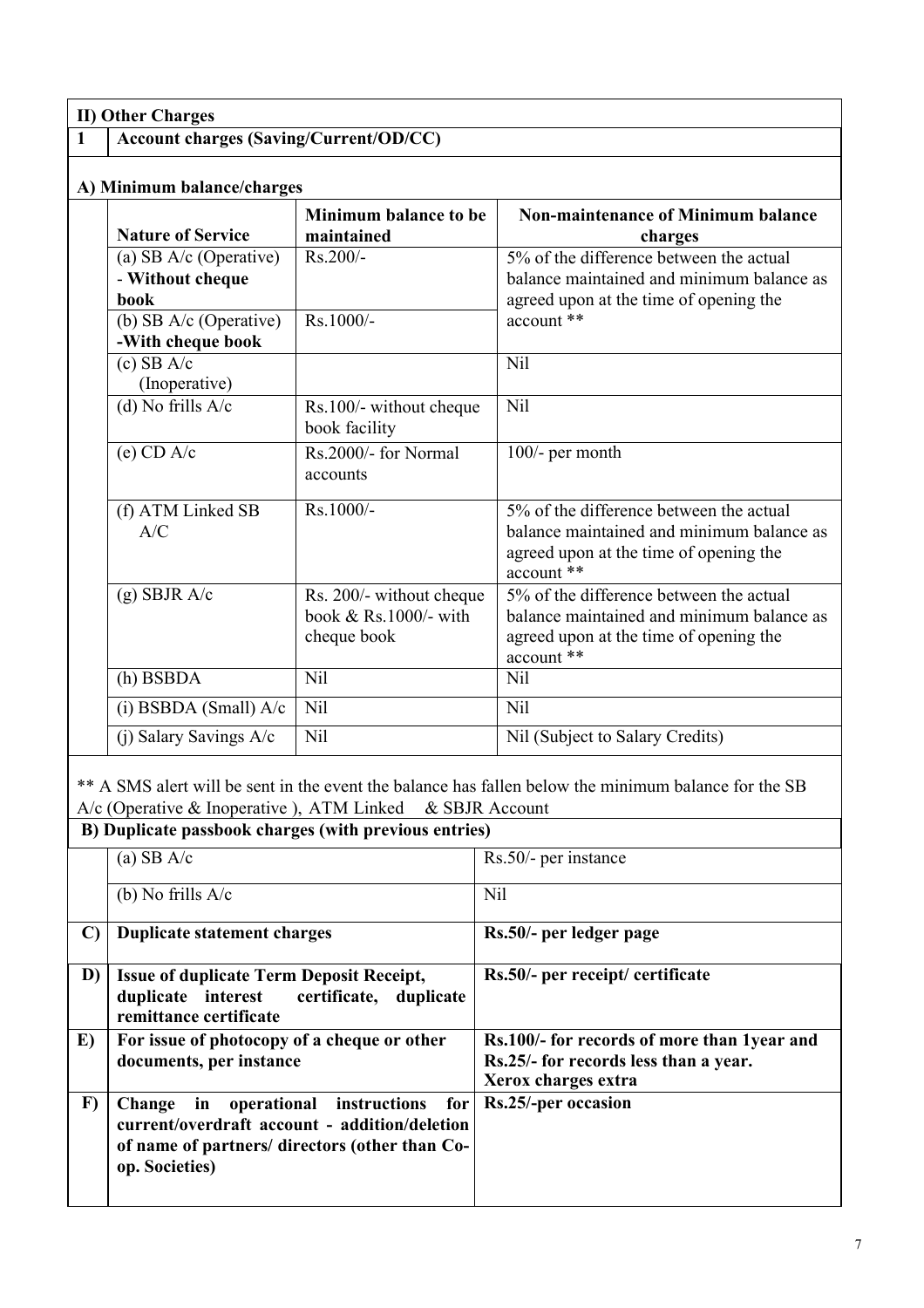| $\mathbf{G}$ | Folio Charges (CD/OD/CC account) |                                                                                           |
|--------------|----------------------------------|-------------------------------------------------------------------------------------------|
|              | <b>Average Balance</b>           | Charges                                                                                   |
|              | Upto Rs. 25000/-                 | Rs.50/- per folio per quarter                                                             |
|              | Rs.25,001/- upto Rs.50,000/-     | Rs.40/- per folio per quarter                                                             |
|              | $Rs.50,001/-$ upto $Rs.1$ lac    | No charges                                                                                |
|              | Rs.100,001/- upto Rs.2 lacs      | No charges                                                                                |
|              | Above Rs.2 lacs                  | No charge                                                                                 |
|              |                                  | Folio charges on Overdraft against Term Deposits will be Nil, irrespective of the amount. |

| <b>Miscellaneous services</b>                            |                                                                             |  |  |
|----------------------------------------------------------|-----------------------------------------------------------------------------|--|--|
| <b>Nature of Service</b>                                 | <b>Service Charges</b>                                                      |  |  |
| (a) Balance enquiry                                      | Nil                                                                         |  |  |
| (b) Balance Certificate                                  | Free                                                                        |  |  |
| (c) Interest Certificate                                 | Free                                                                        |  |  |
| (d) Account closure:                                     |                                                                             |  |  |
| Within 14 days from the 1st deposit                      | Nil                                                                         |  |  |
|                                                          | SB: Rs.100/-                                                                |  |  |
| Above 14 days to 6 months                                | CD: Rs.500/-                                                                |  |  |
| (e) Photo attestation / Identity<br>verification charges | Rs.25/- per verification per instance                                       |  |  |
| (f) Cheque clearance confirmation                        | Free                                                                        |  |  |
| (g) Stop payment charges                                 | Rs.100/- per cheque per instance and Rs.500 for loss of<br>entire Book      |  |  |
| (h) Signature attestation charges                        | Rs.25/- per verification per instance                                       |  |  |
| (i) Postage charges:                                     |                                                                             |  |  |
| -Registered Post                                         | Actuals                                                                     |  |  |
| -Courier charges                                         | Actuals                                                                     |  |  |
| -Ordinary post                                           | Actuals                                                                     |  |  |
| (j) Withdrawal limitation in SB<br>a/c's                 | 60 withdrawals free - Incidental charges of Rs.2/- per<br>excess withdrawal |  |  |
| (k) ECS Charges                                          | <b>Nil</b>                                                                  |  |  |

| Franking                        |                                                                                  |  |
|---------------------------------|----------------------------------------------------------------------------------|--|
| <b>Nature of Service</b>        | <b>Service Charges</b>                                                           |  |
|                                 | Rs.10/- per document (inclusive of GST)                                          |  |
| <b>Franking Charges</b>         |                                                                                  |  |
| <b>E-SBTR</b>                   |                                                                                  |  |
| Simple receipt                  | Rs. 50/- to be charged from the customer upfront                                 |  |
|                                 | Rs 5,000/- and below non registrable documents can be done under Simple receipt. |  |
| e-SBTR                          |                                                                                  |  |
| Registrable documents which are | e-SBTR free for customer                                                         |  |
| Rs. 5,000/- & above.            |                                                                                  |  |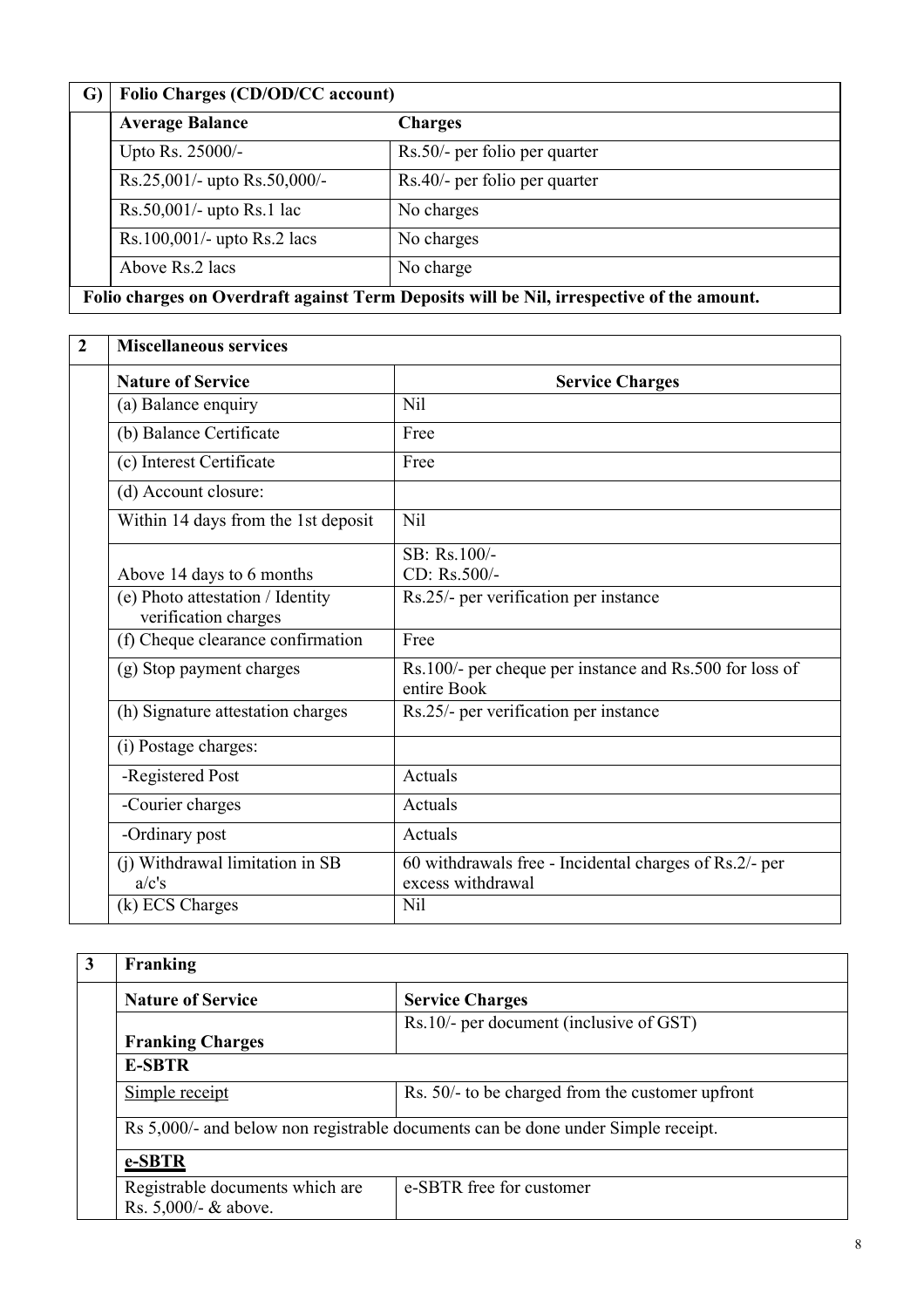| <b>Depository Services</b>                            |                                                                                                                                                                                                                                                                                                                                                                                                                                                        |  |
|-------------------------------------------------------|--------------------------------------------------------------------------------------------------------------------------------------------------------------------------------------------------------------------------------------------------------------------------------------------------------------------------------------------------------------------------------------------------------------------------------------------------------|--|
| <b>Nature of service</b>                              | <b>Service Charges</b>                                                                                                                                                                                                                                                                                                                                                                                                                                 |  |
| Account opening / closing                             | <b>Nil</b>                                                                                                                                                                                                                                                                                                                                                                                                                                             |  |
| SPEED-e Agreement                                     | Rs.500                                                                                                                                                                                                                                                                                                                                                                                                                                                 |  |
| <b>SPEED-e Registration</b>                           | Rs.1000/- Registration                                                                                                                                                                                                                                                                                                                                                                                                                                 |  |
| <b>KYC</b> Registration                               | Rs.50/- per form                                                                                                                                                                                                                                                                                                                                                                                                                                       |  |
| <b>SPEED-e Facility</b>                               |                                                                                                                                                                                                                                                                                                                                                                                                                                                        |  |
| (a) Transaction Charges                               | $@$ 0.03% of the transaction value (minimum Rs.30/- per<br>scrip)                                                                                                                                                                                                                                                                                                                                                                                      |  |
| (b) Freeze Instruction                                | Rs. 100/- per transaction (only for e-token users)                                                                                                                                                                                                                                                                                                                                                                                                     |  |
| (c) E-token (USB device)                              | At Cost                                                                                                                                                                                                                                                                                                                                                                                                                                                |  |
| Transaction charges                                   |                                                                                                                                                                                                                                                                                                                                                                                                                                                        |  |
| (a) All Purchase                                      | Nil                                                                                                                                                                                                                                                                                                                                                                                                                                                    |  |
| (b) Market/ off-market Sale                           | $@0.04\%$ of the transaction value (min Rs.40/- per scrip)                                                                                                                                                                                                                                                                                                                                                                                             |  |
| (c) Interdepository Sale                              | $@0.04\%$ of the transaction value (min Rs.40/- per scrip)                                                                                                                                                                                                                                                                                                                                                                                             |  |
| Demat Charges                                         | Rs.3.00 per certificate (minimum Rs.50 per form)                                                                                                                                                                                                                                                                                                                                                                                                       |  |
| <b>Remat Charges</b>                                  | Rs.50/- per certificate                                                                                                                                                                                                                                                                                                                                                                                                                                |  |
| Annual Maintenance charges                            | Individual: Rs.480/- p.a.* (to be recovered upfront)<br>Corporate: Rs.800/- p.a. * (to be recovered upfront)<br><b>BSBDA:</b><br><b>For Debt Securities</b><br>NIL for value of holdings upto Rs.1,00,000/-<br>Rs.100/- (for value of holdings between Rs. $1,00,001/$ - to 2 lacs)<br>For other than Debt Securities<br>NIL for value of holdings upto $\overline{Rs.50,000/}$ -<br>$Rs.100/-$ (for value of holdings between Rs. 50,001/- to 2 lacs) |  |
| Pledge/Hypothecation: Creation/<br>Closure/Invocation | $@0.03\%$ of the transaction value (min Rs.50/- per scrip)                                                                                                                                                                                                                                                                                                                                                                                             |  |
| <b>Failed Instructions</b>                            | Rs.25/- per scrip                                                                                                                                                                                                                                                                                                                                                                                                                                      |  |
| Late Charges                                          | Rs.100/- per occasion                                                                                                                                                                                                                                                                                                                                                                                                                                  |  |
| <b>Stop Charges</b>                                   | Rs.100/- per scrip                                                                                                                                                                                                                                                                                                                                                                                                                                     |  |
| <b>Additional statement</b>                           | Rs.25/- per statement (Maximum of 10 pages). Thereafter<br>Rs.5/- per additional page, subjected to a maximum of<br>Rs.100/- per statement                                                                                                                                                                                                                                                                                                             |  |
|                                                       |                                                                                                                                                                                                                                                                                                                                                                                                                                                        |  |